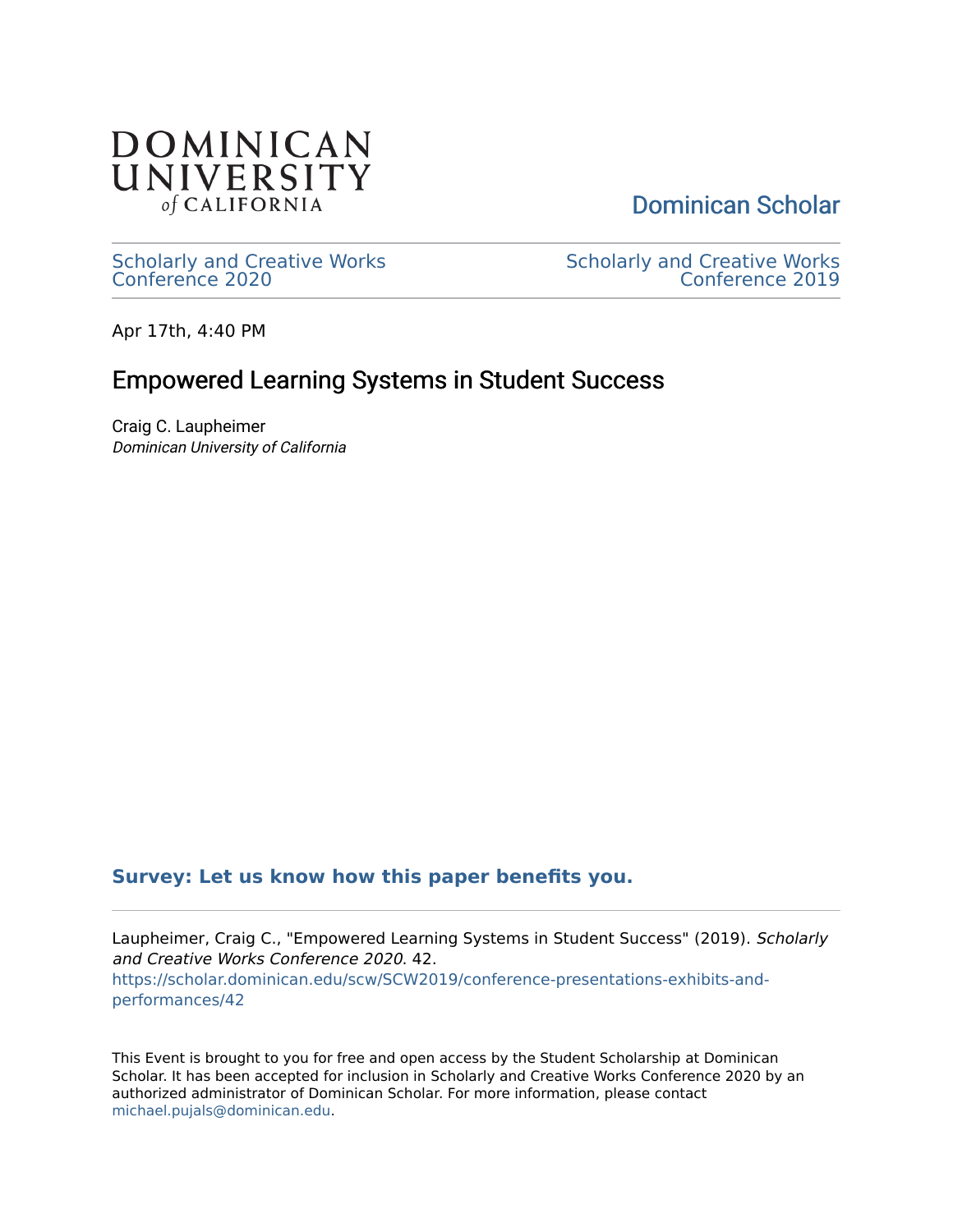#### Empowered Learning Systems in Student Success

By Craig Laupheimer

Dominican University of California, School of Education & Counseling Psychology Scholarly and Creative Works Conference 2019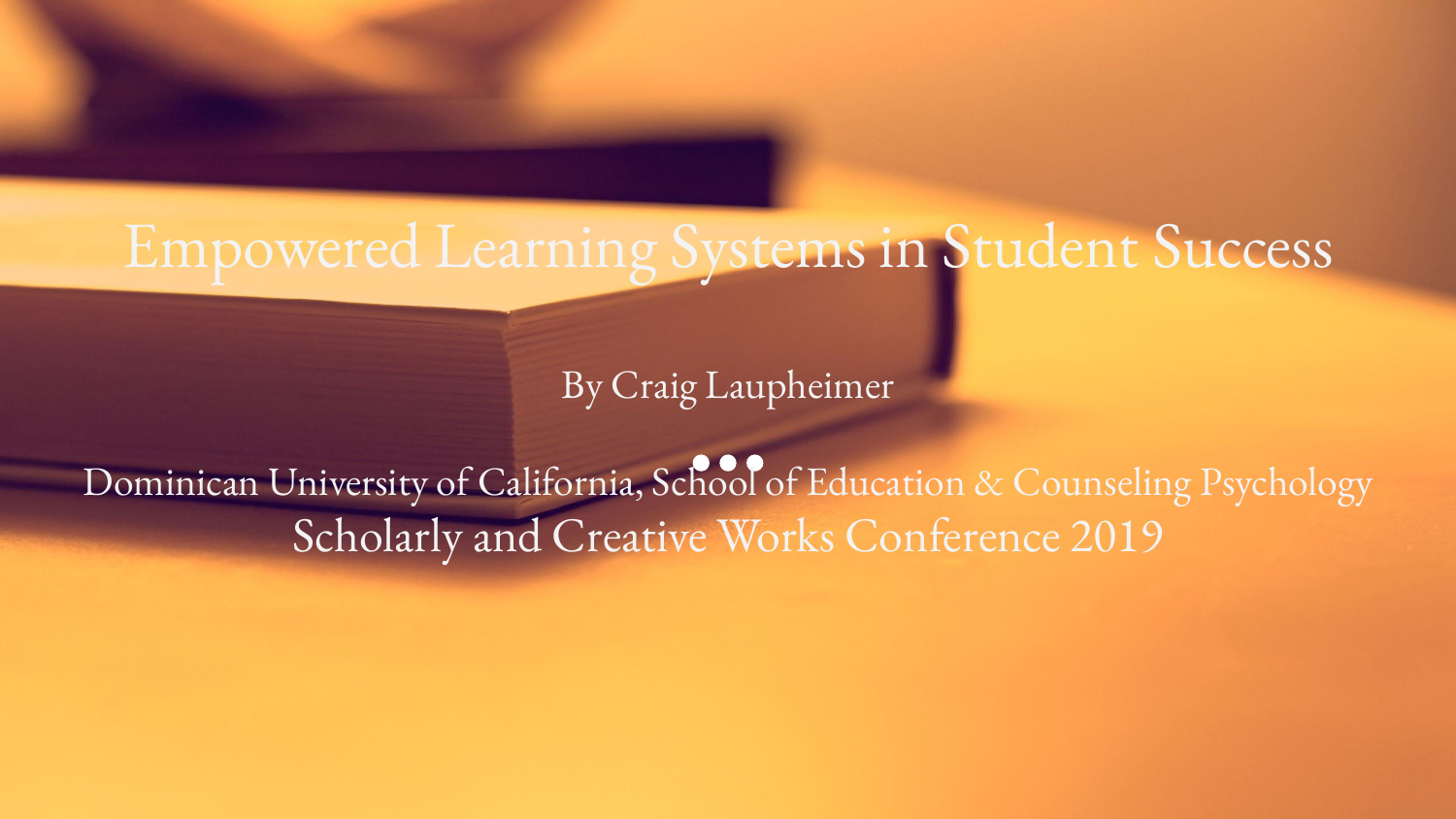"Achievement gaps between the top and bottom deciles and the top and bottom quartiles of the SES distribution have been large and remarkably constant for a near half century. These unwavering gaps have not been offset by overall improvements in achievement levels, which have risen at age 14 but remained unchanged at age 17 for the most recent quarter century. The long-term failure of major educational policies to alter SES gaps suggests a need to reconsider standard approaches to mitigating disparities."-Hanushek 2009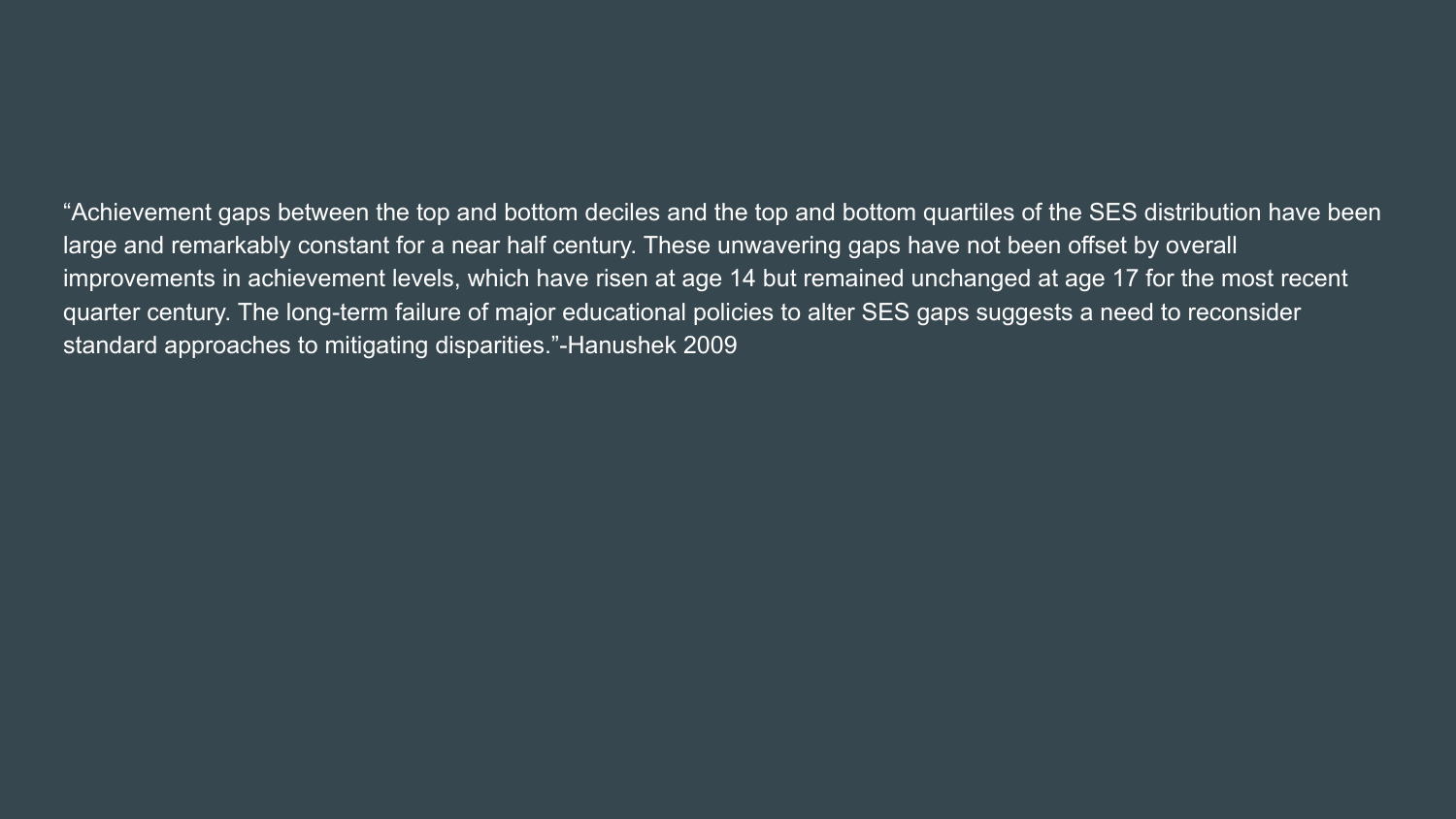We are teaching students to be knowledgeable but we are not teaching students to be wise.

-Vita Quintanilla 12th Grade Student

"The educator has the duty of not being neutral."

—Paulo Freire, [We Make the Road by Walking: Conversations on Education and Social Change](https://www.goodreads.com/work/quotes/101170)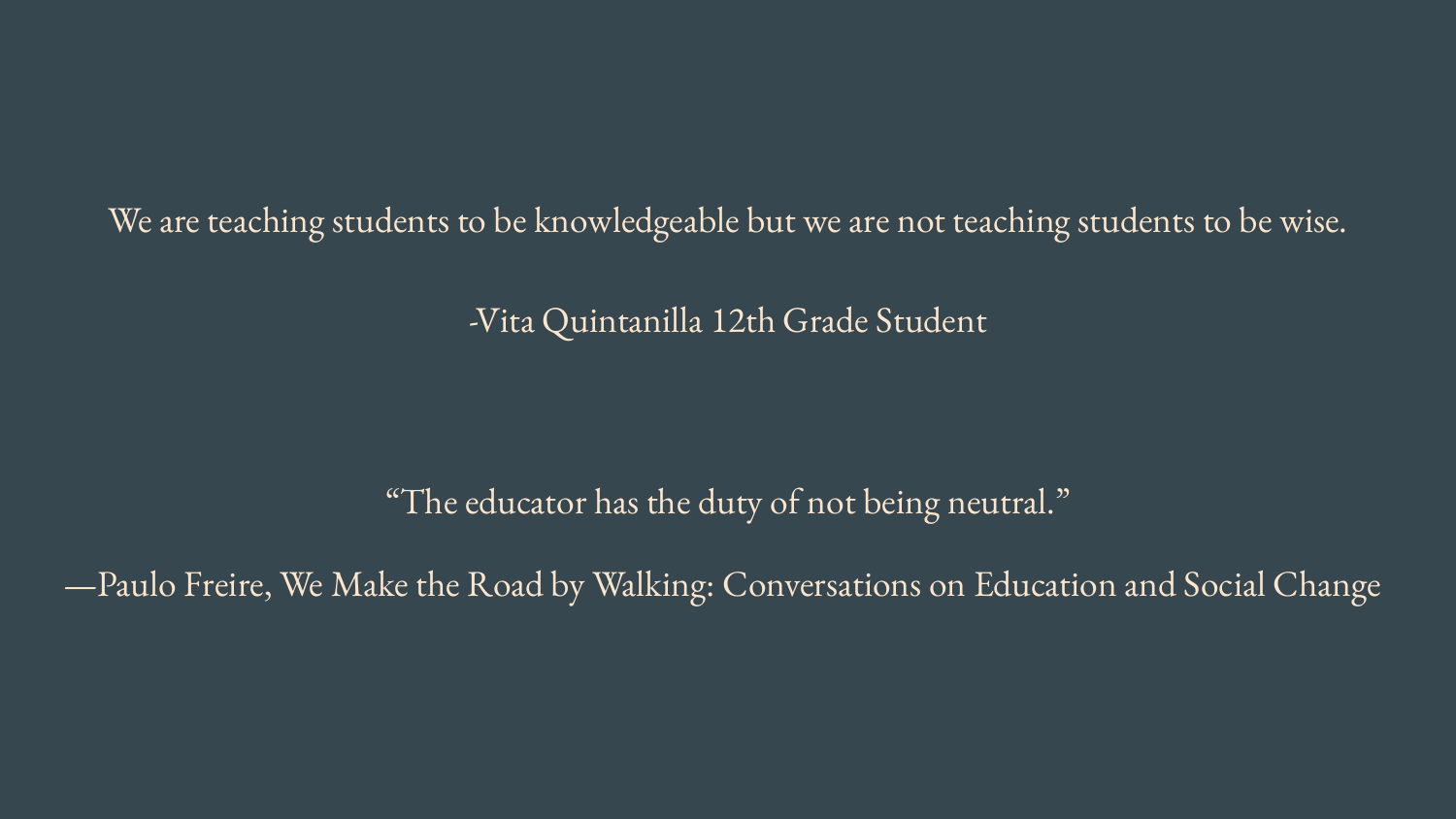### Introduction: The Research Problem

- Researchers, school districts and government officials reference an "achievement gap," assigning many short-term pilot programs to mitigate perceived problems of student performance (Porter, 2007) with conflicting approaches and perspectives.
- Underachievement is approached inefficiently and misunderstood. (Anderson, Medrich, E. and Fowler, 2007). This term is most often used referring to the difference in academic achievement between student demographic sects, minority student scores and learning benchmarks.
- Students' psychological metacognition-their awareness of their own mental processes-is ignored in the public learning space, even though it drives behavior.
- There is no system-wide approach to this problem. No uniform collaboration between teachers, school districts, political figureheads, and students themselves. , with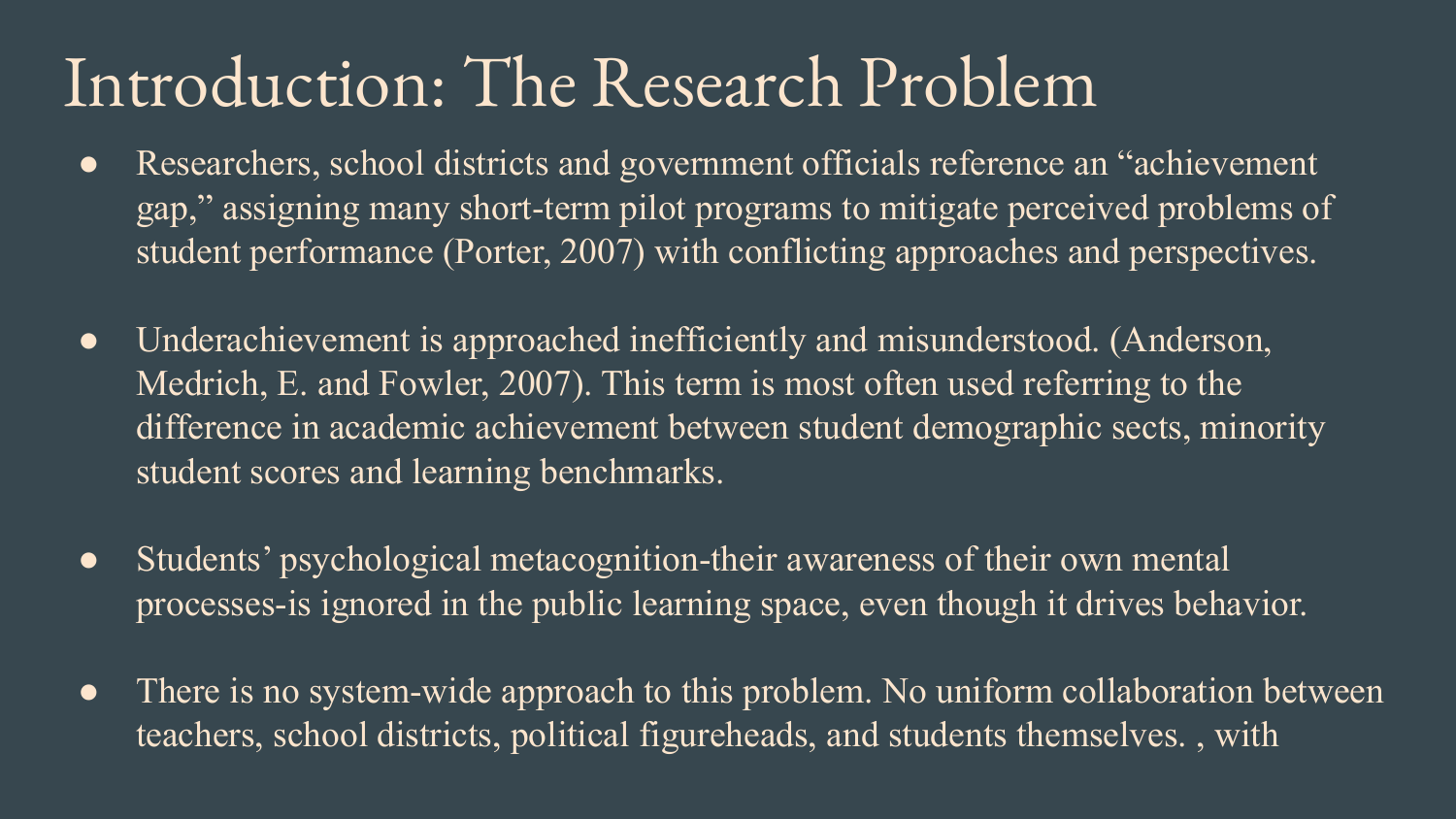#### Research Gap & Purpose

At the onset of this thesis, little had been done to understand student awareness of their existing beliefs and internal dialogue from their perspective, or to the extent to which they are able to address negative beliefs and internal dialogue that interact with self-image and by extension, with learning.

#### The Purpose of this Study:

This study sought to understand the internal territory of student metacognition, inquiring whether and to what degree students were aware of and able to navigate internal beliefs and the linguistic expressions thereof.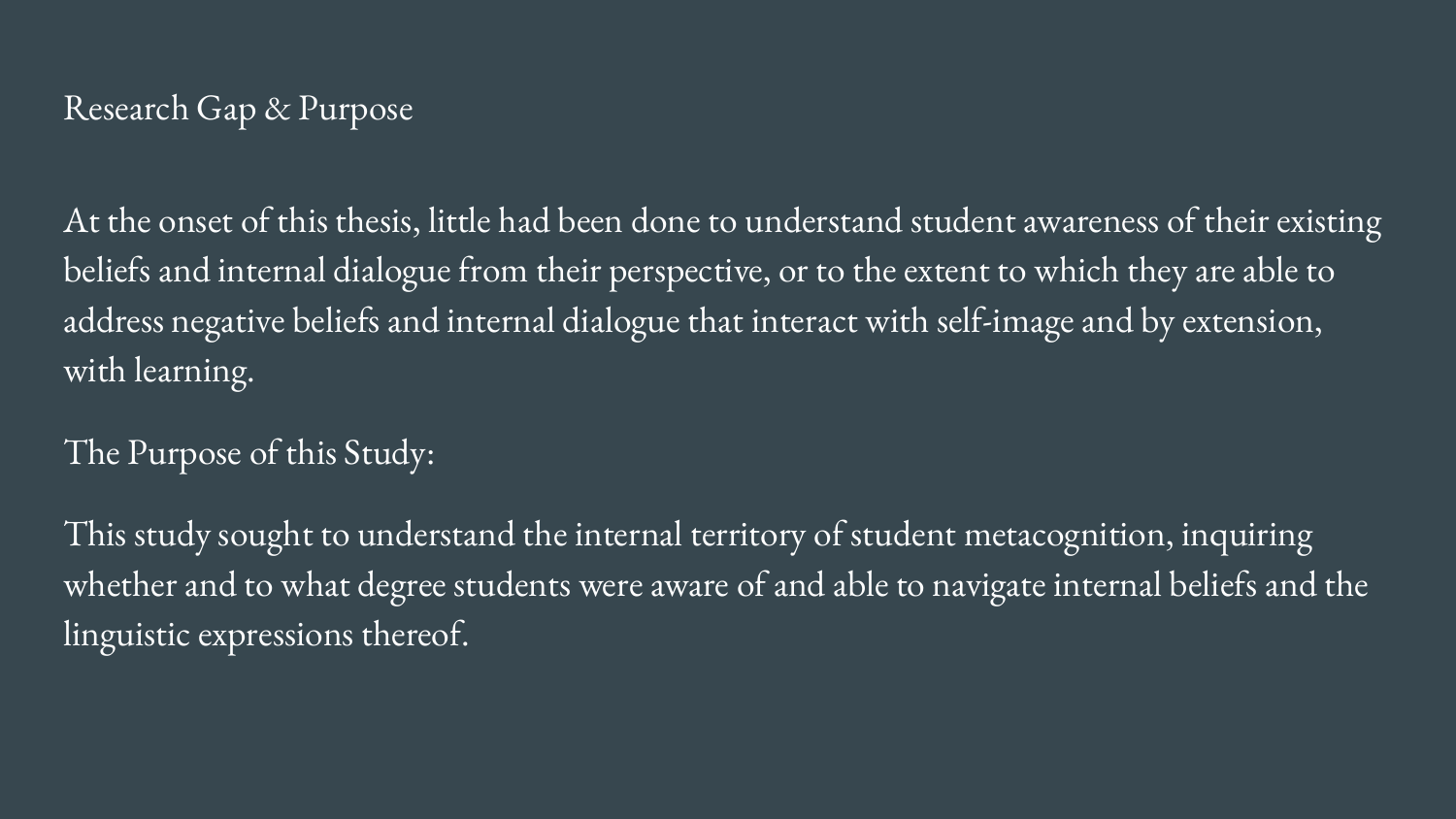#### Literature Review

- Theoretical Frameworks contributing to this study: Maslow and Rogers Self Concept, Self Actualization, Bandura's Social Cognitive theory and theories of self-regulation, Dweck's Implicit Theories of Intelligence (Growth Mindset), Weiner's Attribution Theory, Mezirow's Transformational Learning Theory, and Personal Epistemology.
- Synthesis of Literature: Human beings are constantly self-monitoring (Bandura, A. 1991) and need both self-awareness and strategies for knowing how to regulate their behavior. The mind is linguistic, and makes meaning of the world through attribution(Weiner, B. (1972), assigning causes to life events to answer the "why"- this process of meaning making constructs systems of neurolinguistic information and maps(Bandler, R., & Grinder, J. 1975) that drive self-image and behavioral/performance outcomes.(Dweck, C. S., & Leggett, E. L. 1988)
- As academic underperformance has been linked to negative self-image, then helping students change educational outcomes requires greater attention placed on not only on student awareness of the mind-behavior connection, but also whether students have tools for internal agency.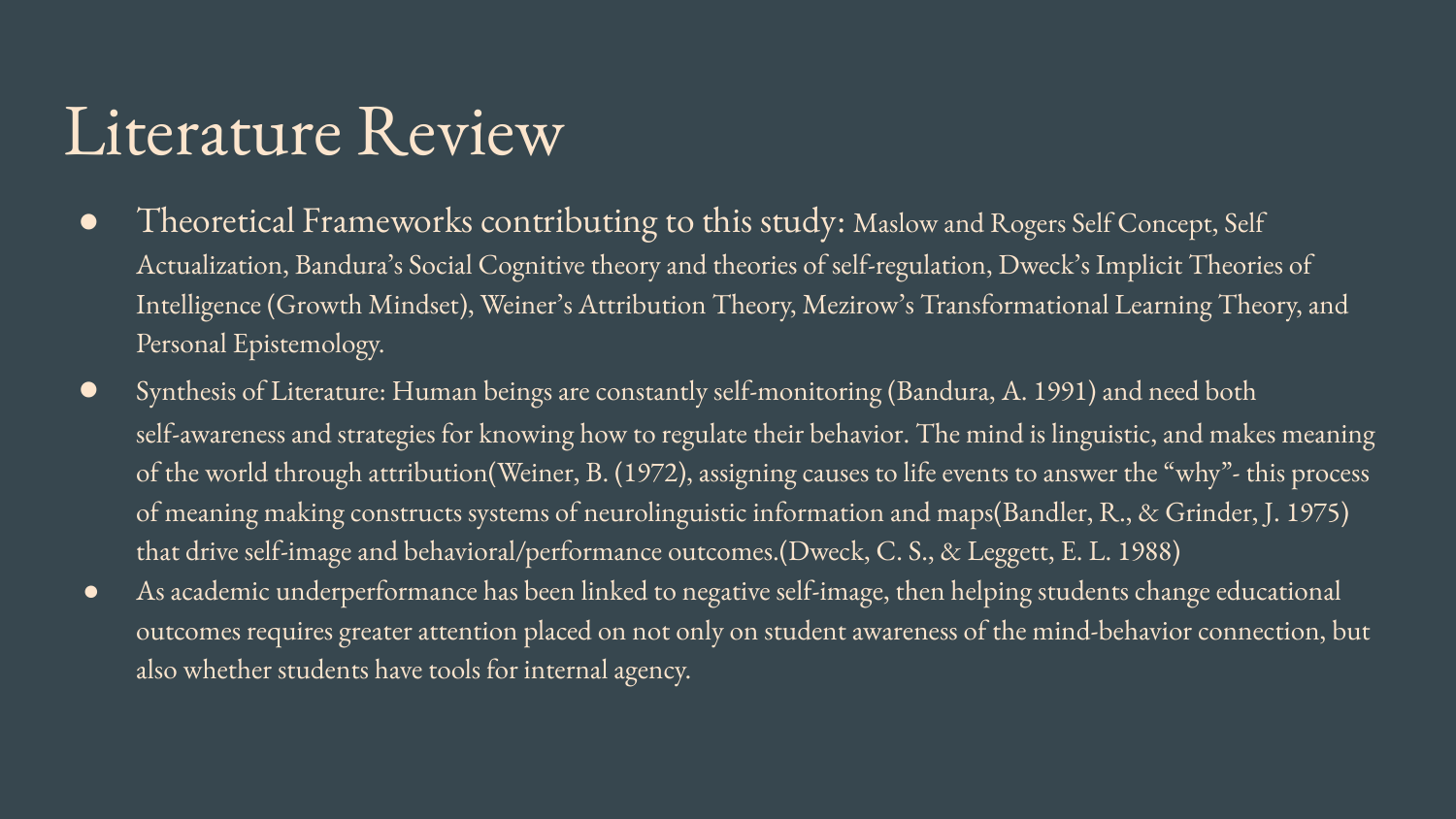#### Premises

- One's internal perception of ability is directly linked with their capacity to take action.
- Critically examining beliefs about oneself has the potential to cause radical shifts in academic confidence and behavior but can only lead lasting change when one knows *how*.
- For any system-wide change in academic performance, students need *both* metacognitive awareness of their internal mental processes *and* strategies for taking new actions to effectively change predictable performance outcomes.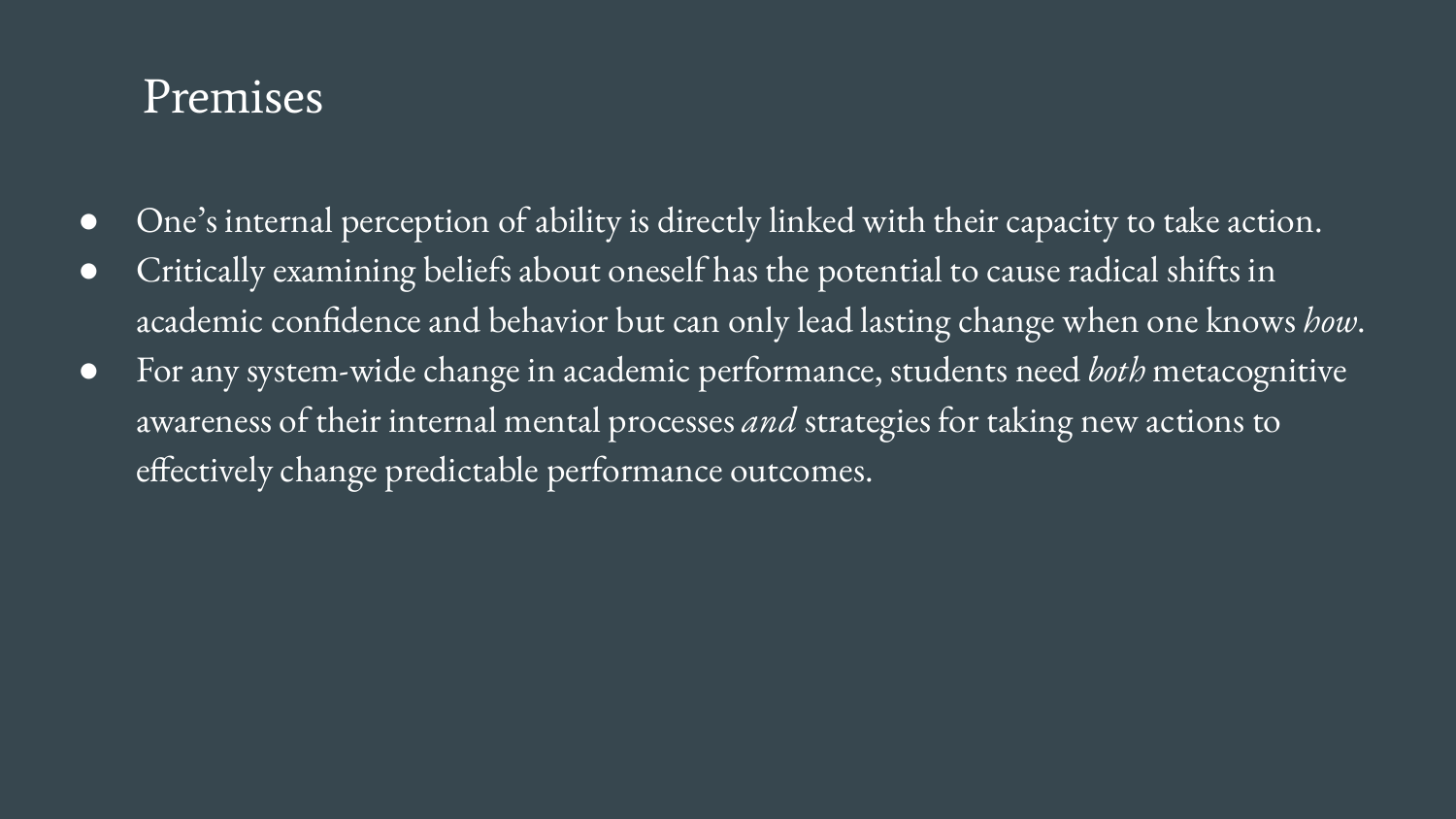#### **Design of the Study**

Exploratory–mixed methods: Anonymous survey and two focus groups

Location: Inner-city high school in San Francisco

Sample Size: 116 high school students , diversity of ethnicities and nationalities, ages and

grade levels, gender orientations and learning levels.

Google Survey: 106 students 9-12th

Focus Groups: 10 students 12th grade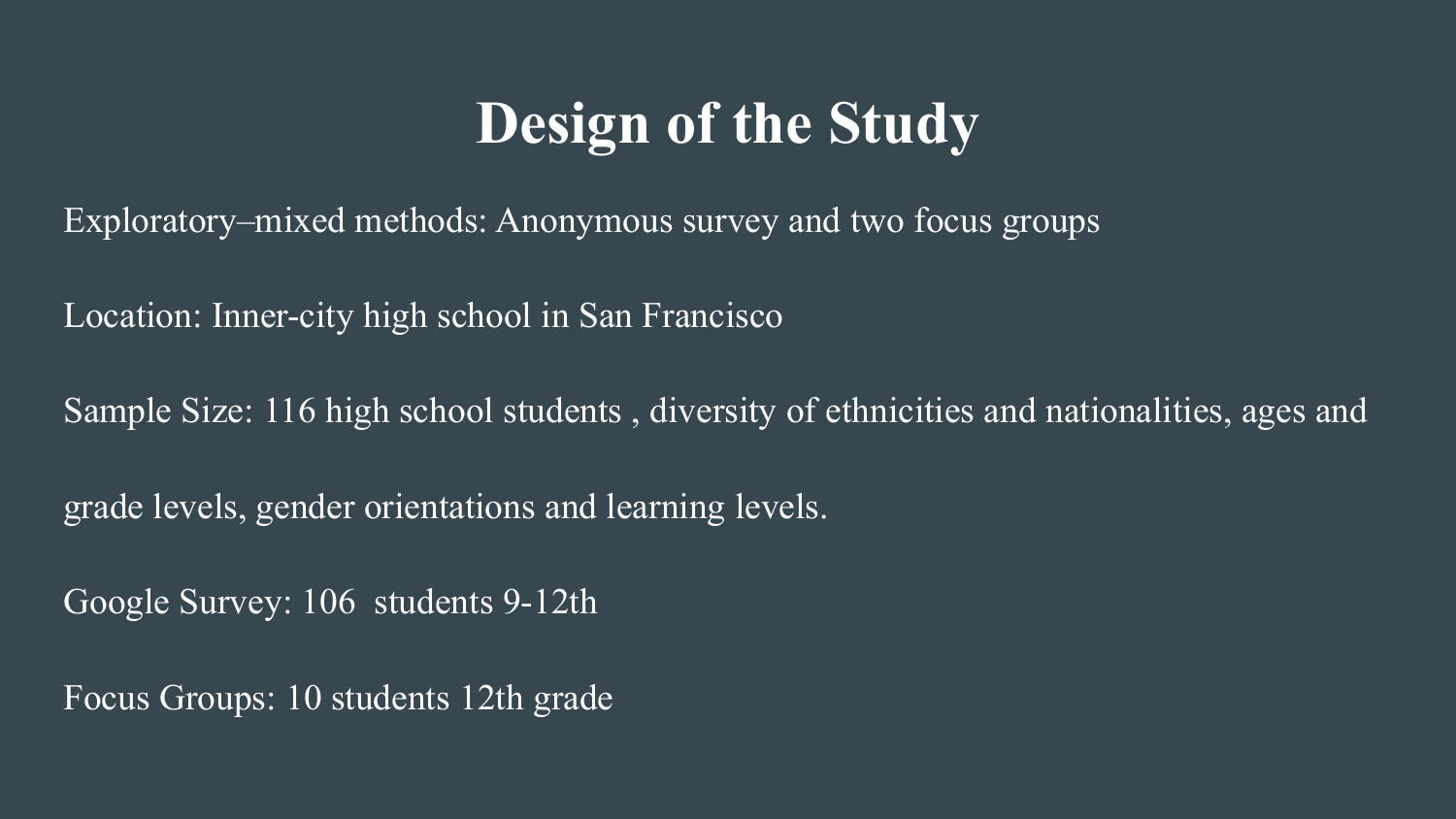#### Research Questions

This study focused on student responses to a question series, presented in both survey and focus group format for ease of implementation and breadth of substantive data. To this end, the survey and focus group questions were formed from considering the following central questions:

1) What are students' existing beliefs about themselves and their own learning?

2) In what ways are students aware of the ways in which their beliefs and internal dialogue interact with learning?

3) What internal dialogue about personal abilities do students use in moments of challenge?

4) What strategies do students currently have for navigating negative narratives or disempowering internal dialogue and how/when do they utilize them?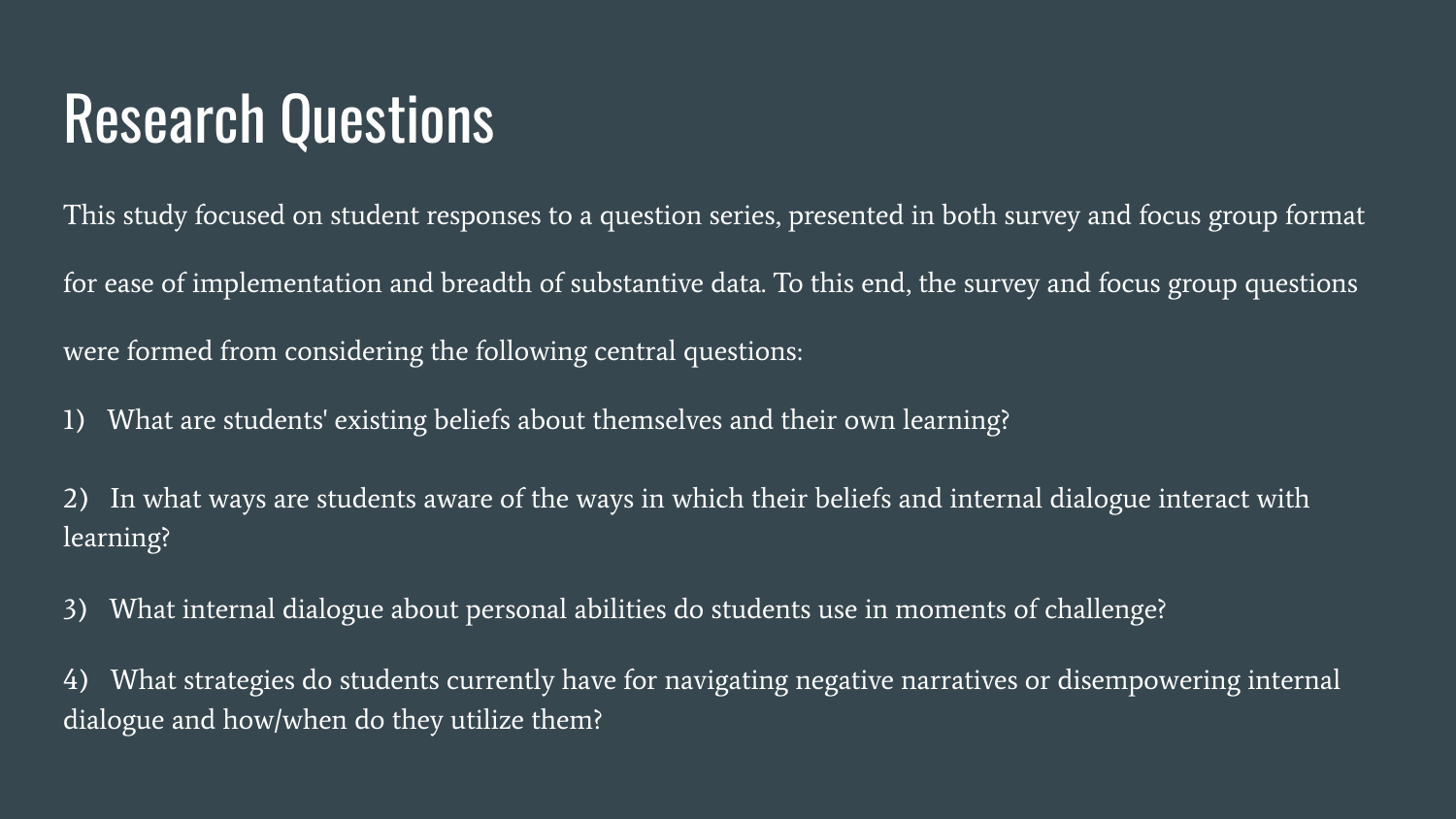#### **Findings**

- Student responses suggest that there is metacognition, but not metacognitive agency.
- **S**tudents were aware of their beliefs about themselves and patterns of internal dialogue but do not have strategies for transforming negative patterns that impact self-image.
- Students expressed a desire to transform specific negative beliefs but no explicit strategies for achieving this.
- Students intuitively categorize their internal dialogue into positive or negative, disempowering (limiting sense of agency/authority) to act or empowering (enhancing their sense of authority) to act.
- 100% of students who participated in this study referenced negative beliefs to some extent.
- Over 78% of students directly linked patterns of thinking as immediate drivers of academic performance.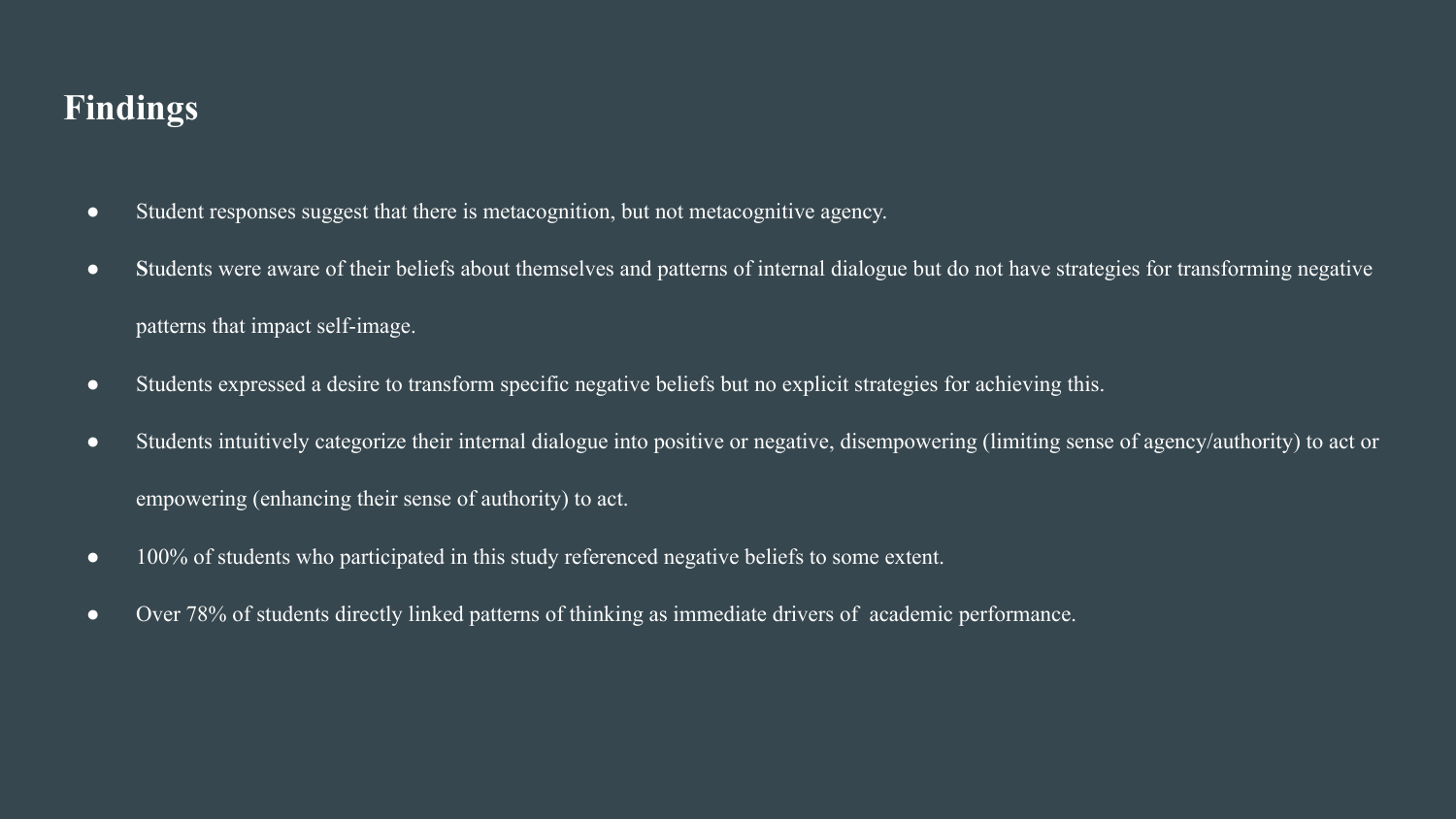## Empowering/Disempowering Internal Dialogue

Empowering Internal Dialogue: Systems of meaning that provide greater power, self-confidence and agency,

Disempowering Internal Dialogue-Deprive and limit a person's sense of power and authority over one's own psyche.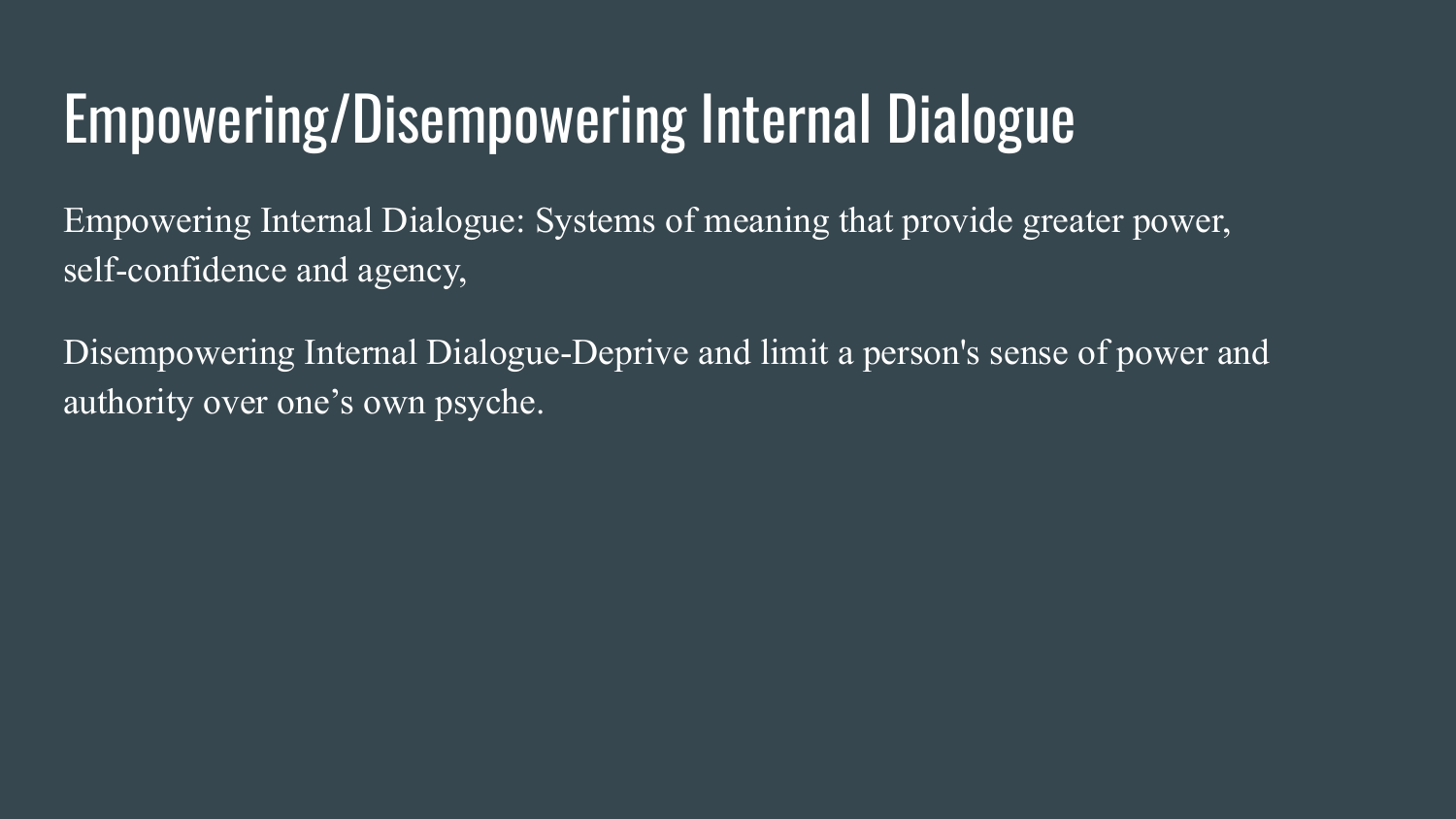# Empowered Internal Dialogue

If you think positively, then you might feel more determined or motivated to learn.

One pattern is I have to try my best and to not act like the students who don't care about the school, this make me feel responsible.

I'll be nobody without knowledge. It's useless to work without a purpose.

If you apply yourself you can get all A's |

The one pattern of thinking I have about my academic capabilities is that I'm unstoppable when I set myself to achieve a goal. It

makes me feel I have every potential on reaching my dreams.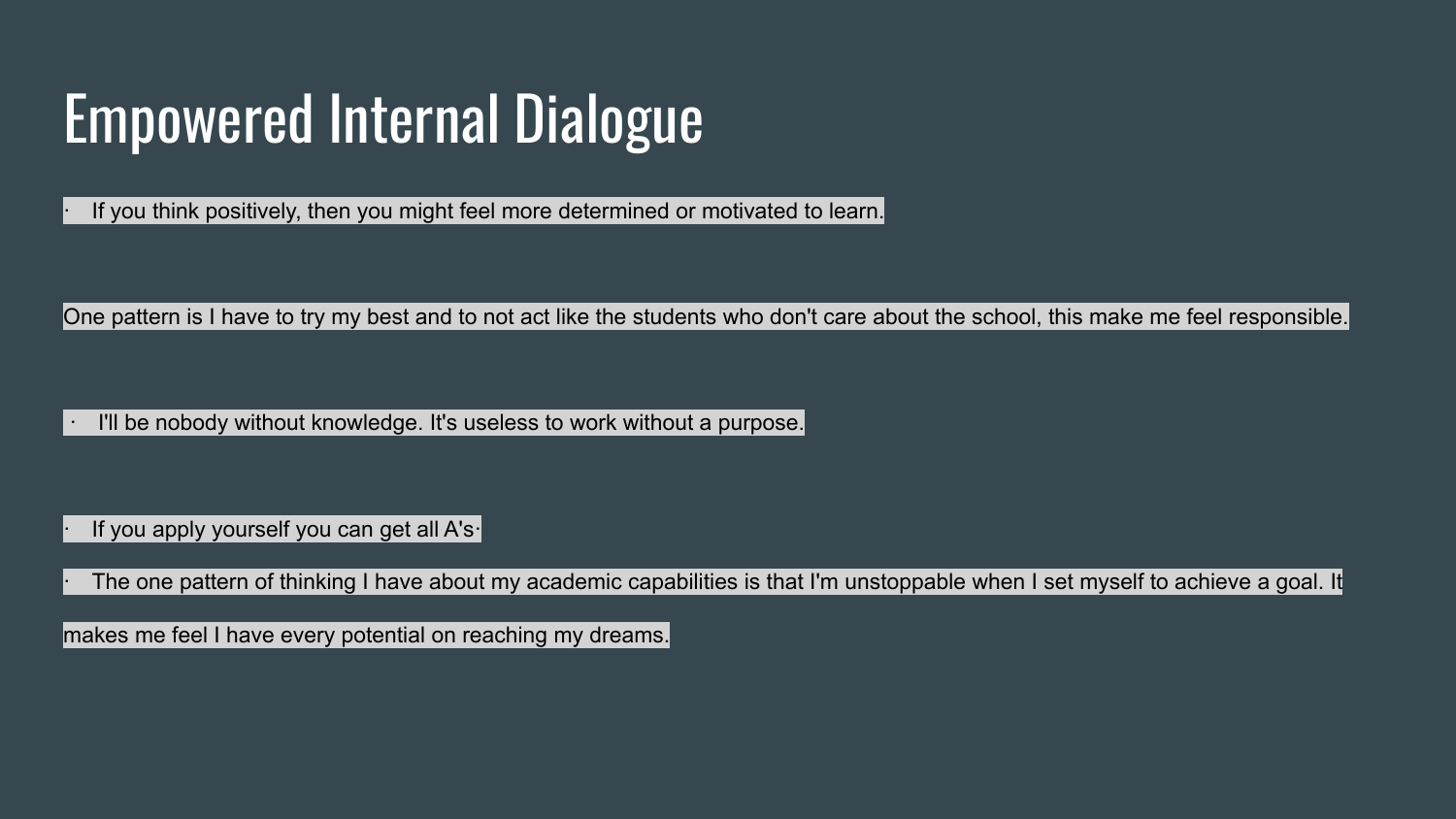### Disempowered Internal Dialogue

· "Putting thought into academic work makes the work seem harder. if I am in a dark place mentally, I would be disinterested in everything that revolves around academics."

· "If I don't fully understand what I'm learning in class and I continue to not get it then I start to put that doubt in my mind and begin to

not even want to do the work at all because in my mind it makes no sense to do if I'm going to get everything wrong anyways."

"One pattern of thinking is that is I constantly think I'm going to fail my classes. I start to actually believe myself when I say it so

much. this thought sort of automatically comes to my work, if I even think I got something wrong or I don't understand something I think

I'm going to fail that test, lose points, or just fail the class."

· "During class, I automatically think I don't understand whatever the teacher is saying. I eventually understand what the teacher is

saying though. I say I don't understand at the first time because I have low standards for myself and don't think I'm smart enough."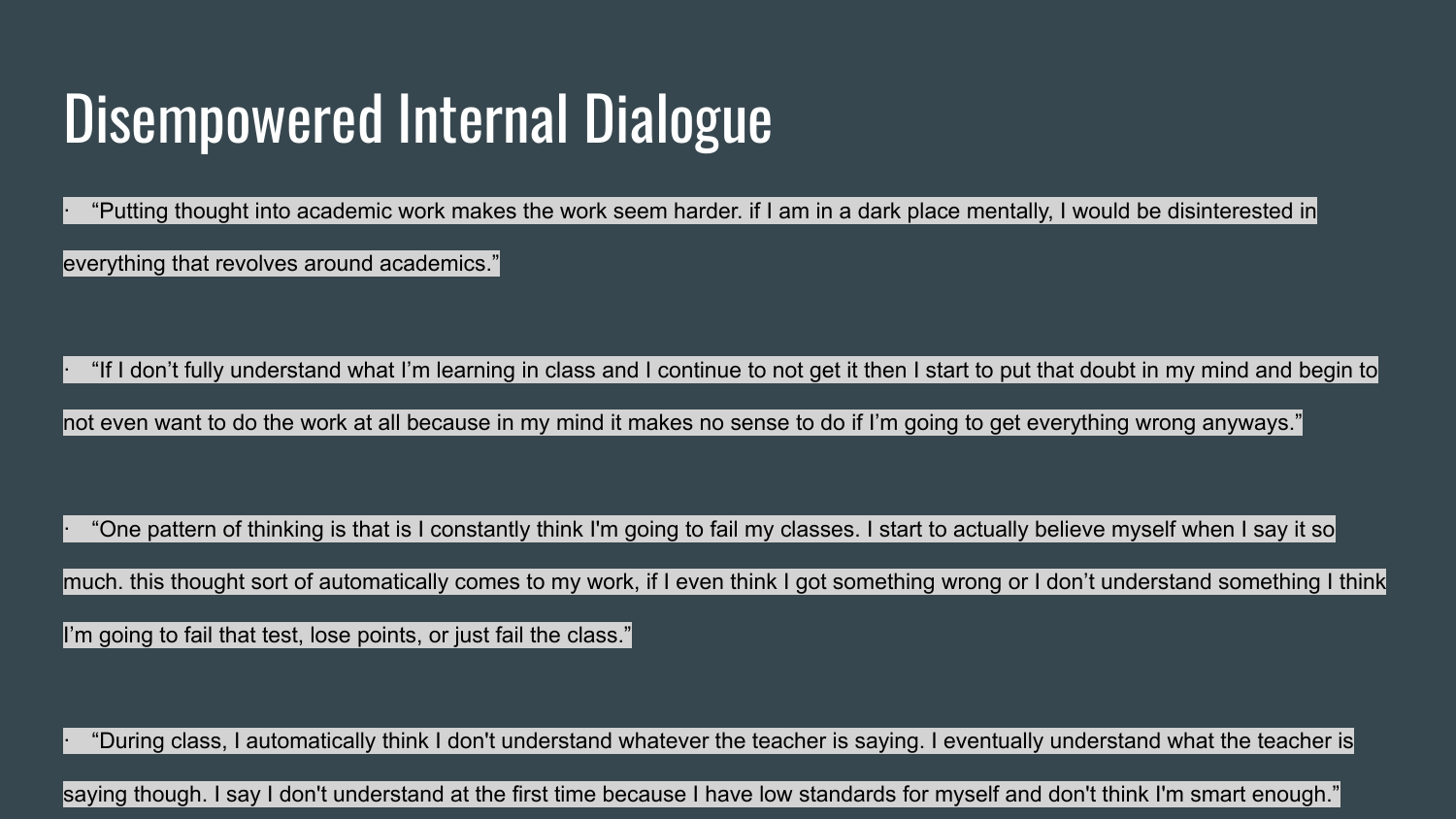## No Strategies For Coping

I don't have any strategies for dealing with frustrations so, what I usually do to calm myself is to listen to some music.

No, definitely not. I still cry myself to sleep over a bad test or punch a wall when I end the semester with a B.

Honestly my strategy is to either rant to someone or furiously scribble manic ideas on a piece of paper or type until I'm less angry

Go home, sleep, or play video games until the pain goes away.

Talking to someone you trust definitely helps. It's best if that someone you talk to is someone who will listen to your concerns

seriously.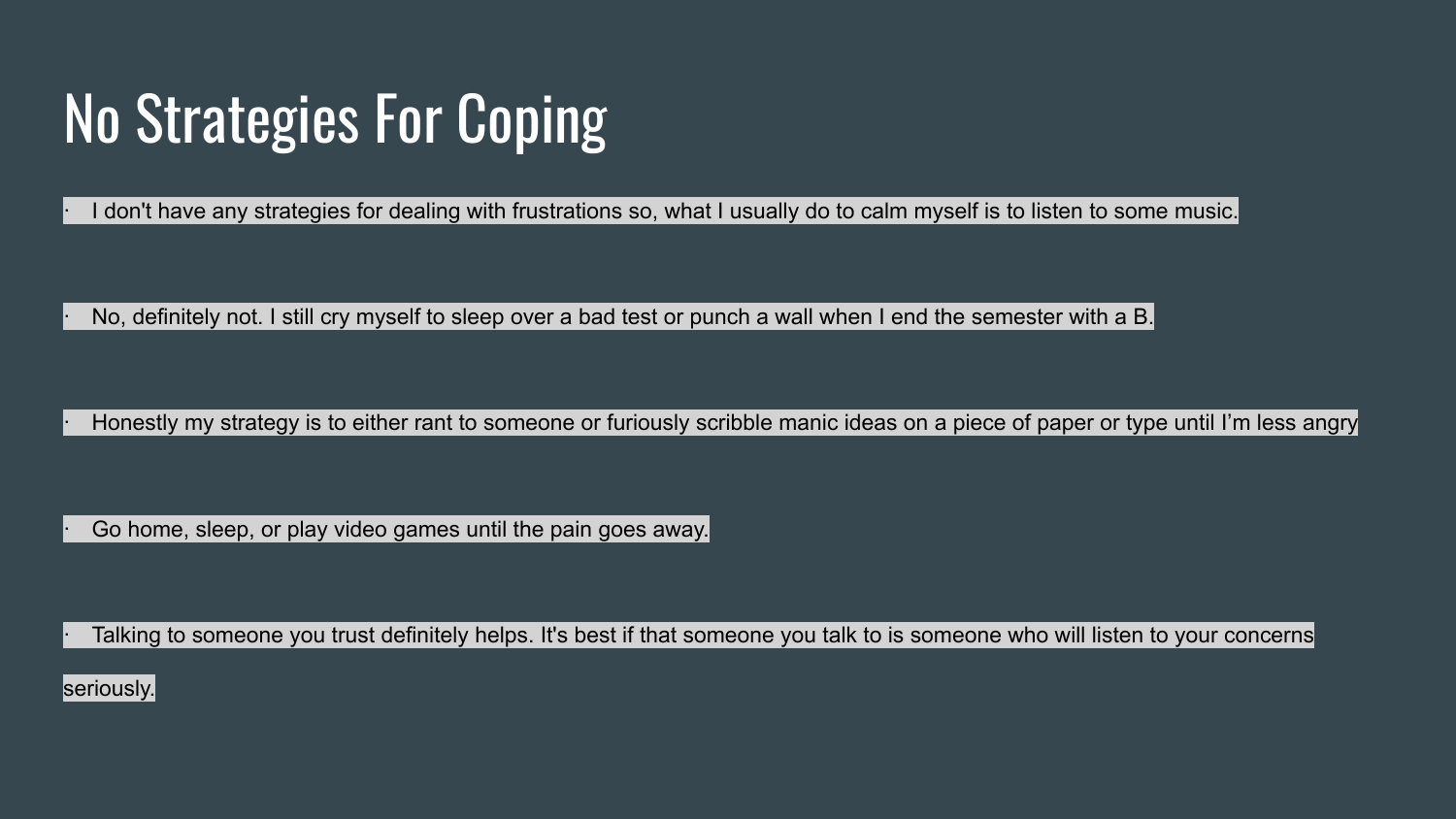### Strategies Continued

I just listen to music or try not to worry about it too much. I think it'll help if you distract yourself and do something you like, like a

sport or something.

The strategy I use is smoking weed outside of school. But inside school there's nothing I could do if I'm frustrated.

My strategies are go for a walk, sleep, or watch YouTube and listening to music

Not really but I was raised to not make a tantrum or yell at anyone so I bottle things up and stay silent but once in a while I talk about

how I feel.

I have found that letting out my emotions doesn't work because it makes me feel sorry for myself which isn't the mindset I should

have towards school.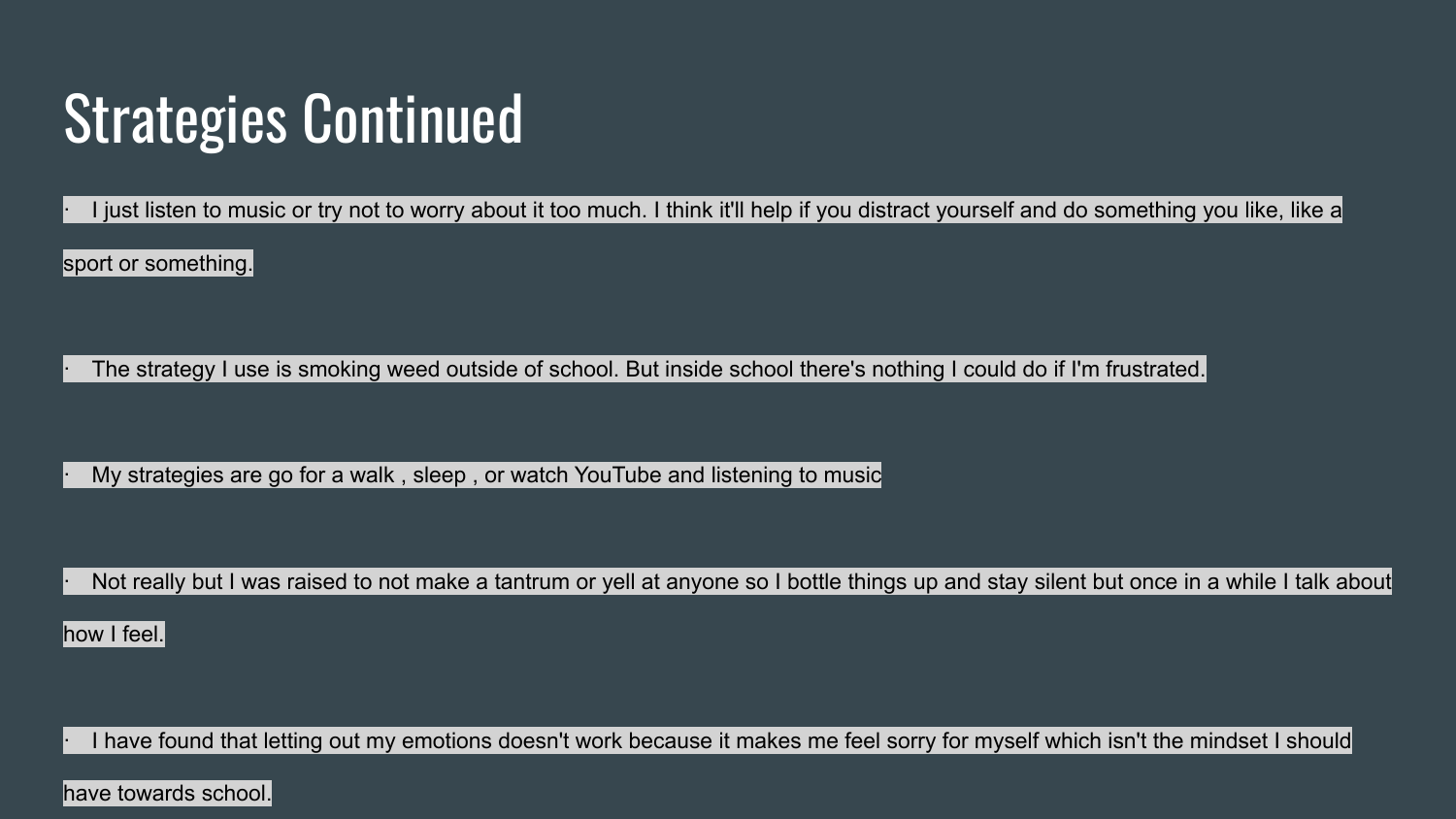### Desire for Change

"I would like to change how negative I am because personally I'm very negative about life.

my habits, because over time I never really gave much attention due to the usual thought of "oh new school im probably gonna move to another school soon so why care and do the work?"

I would like to change my self doubt about assignments. Overall I am confident about school, but each individual assignment always feels like I am scaling a new mountain. I would like to change my attitude so that I doubt my ability to do the assignment less.

I would like to change that when I get a bad grade I won't be going anywhere in life because that's not true and I know it but I'm the heat of the moment that's what I think.

I would like to change the belief that I would actually do the work "later".

My procrastination habit. I feel like it gets worse every year and it's stopping me from getting sleep.

I want to change my belief that I cannot complete certain things (academically-wise) because of certain circumstances. For example, if I have a group project, and end up working with people that don't want to work at all, I want to change the belief that I will get a bad grade